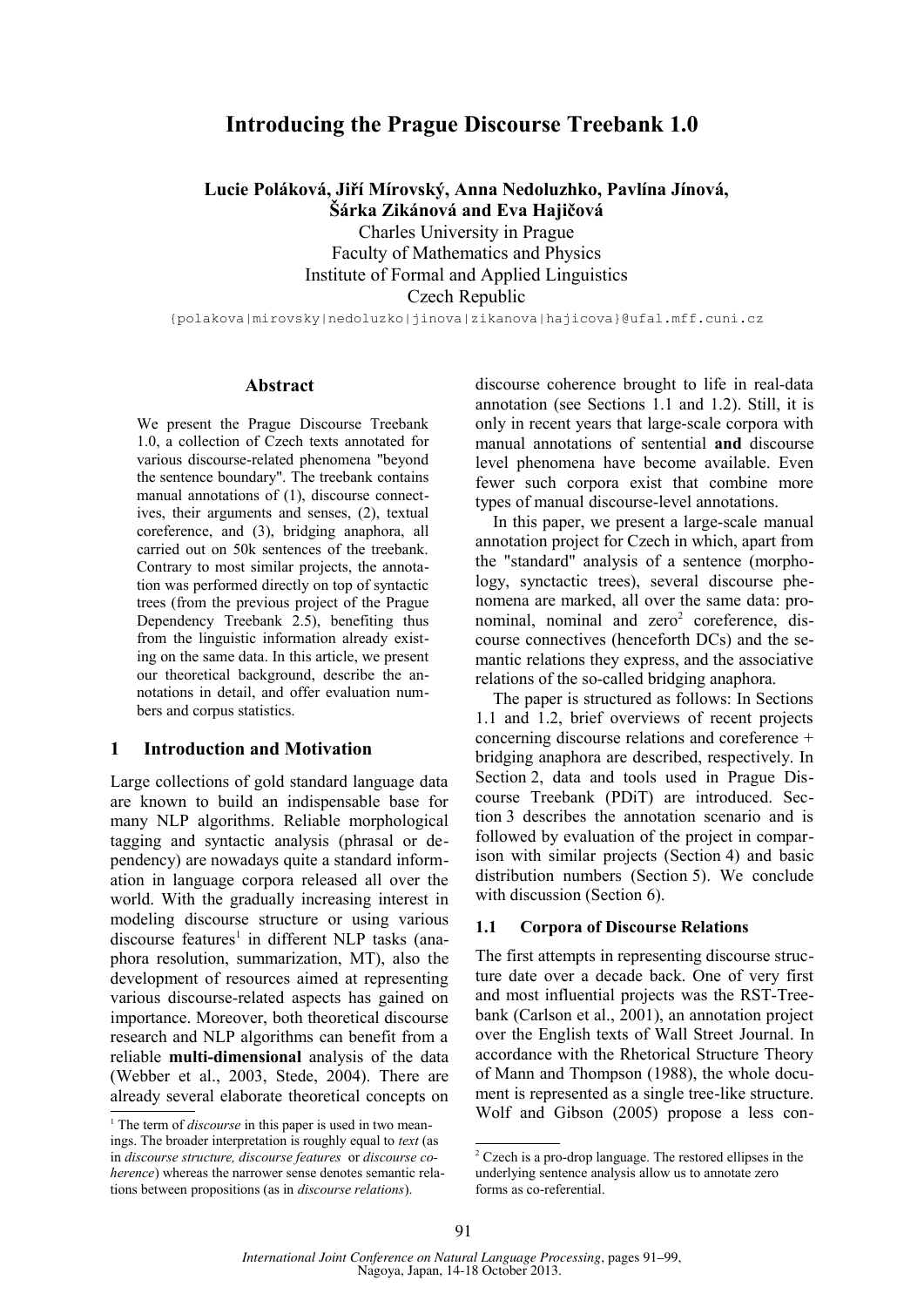

Figure 1. Annotation of two sentences. Discourse relations are represented by thick orange arrows, textual coreference by dark blue slim arrows, bridging anaphora by light blue slim arrows. Grammatical coreference (the only one in the figure is between nodes *co [what]* and *upouštět [to abandon]*) is represented by a brown slim arrow.

strained model in Discourse Graphbank by giving up the requirement of a tree-structure. These approaches are referred to as "deep discourse parsing" or modeling of global coherence (whole document = one connected structure) in contrast to the so-called "shallow discourse parsing" or local coherence modeling of the lexically grounded approaches, which are based on identification of discourse markers and relations they express. The most influential of the latter is the Penn Discourse Treebank (for English, PDTB, Prasad et. al., 2008) with several subsequent similarly aimed corpora for different languages, the project presented here being one of them.

Resources manually annotated for (some type of) discourse phenomena are already available or work-in-progress for various languages, including Chinese (Zhou and Xue, 2012), Arabic (Al-Saif and Markert, 2010), Turkish (Zeyrek et al., 2010), Hindi (Oza et al., 2009), French (Afantenos et al., 2012, Danlos et al., 2012), German (Stede, 2004, Gastel et al., 2011) and others. Additionally, the relevance of the PDTB annotation concept was further tested on specific domains, e.g. on spoken dialogs (Italian, Tonelli et al., 2010) and on biomedical texts (English, Prasad et al., 2011).

## **1.2 Corpora of Coreference and Bridging Relations**

There is a number of different large-scale annotated corpora for coreference and anaphoric relations. The largest annotated corpora for English include MUC (Hirschman and Chinchor, 1997), ACE (Doddington et al., 2004), OntoNotes (Pradhan et al., 2007), GNOME (Poesio, 2004), AR-RAU (Poesio and Artstein, 2008). The coreference annotations for other languages than English are more limited. The most well-known corpora including anaphoric information are

AnCora (Recasens and Martí, 2009) for Spanish and Catalan, VENEX (Poesio et al., 2004a) for spoken and written Italian, the Italian Live Memories Corpus (Rodríguez et al., 2010), TüBA-D/Z (Hinrichs et al., 2004) and Postdam Commentary Corpus (Stede, 2004, Krasavina and Chiarcos, 2007) for German, and some others.

Early work on bridging relations dates back to the mid-70s. Clark (1975) documents several ways in which an inference is needed to understand the meaning intended by the speaker. Clark names several types of bridging relations such as set-membership, part-whole, roles, reasons and consequences. Bridging relations have been later investigated by Poesio et al. (1997, 2004b). The annotation of bridging relations in different projects includes different types of relations. In the GNOME corpus (Poesio, 2004), such bridging relations as set-membership, subset, and partwhole are annotated. The Copenhagen Dependency Treebank (Korzen and Buch-Kromann, 2011) has a very detailed annotation scheme based on general semantic roles. Another way to capture bridging relations is to define them vaguely, e.g. as a reference which is made to a subpart of an object that has already been mentioned in the discourse (Hendrickx et al., 2011) or to mark as bridging all non-coreferent anaphoric references. The last approach was used in Hou et al. (2013), providing a reasonably sized and reliably annotated corpus for English.

To our knowledge, there are only few corpus projects portraying phenomena "beyond the sentence boundary" that gather different types of textual information, or, in other words, offer some kind of multi-dimensional discourse annotation. The texts of Wall Street Journal have undergone various annotations but they arose within different projects and frameworks – rhet-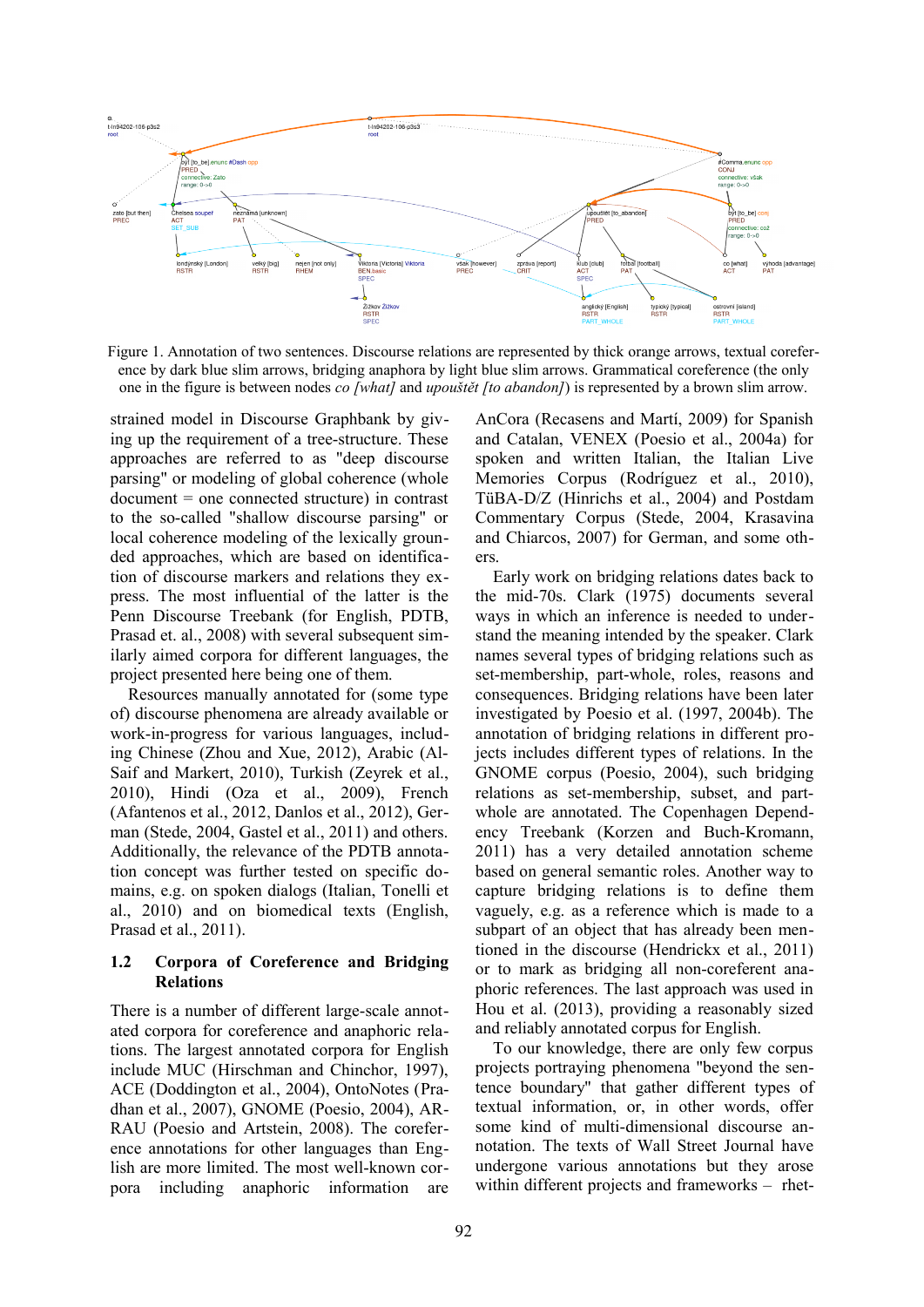| <b>TEMPORAL</b> | <b>CONTINGENCY</b>            | <b>CONTRAST</b>        | <b>EXPANSION</b>        |
|-----------------|-------------------------------|------------------------|-------------------------|
| synchronous     | $reason - result$             | confrontation          | conjunction             |
| asynchronous    | $pragmatic$ reason $-$ result | opposition             | exemplification         |
|                 | condition                     | pragmatic contrast     | specification           |
|                 | pragmatic condition           | restrictive opposition | equivalence             |
|                 | explication                   | concession             | generalization          |
|                 | purpose                       | correction             | conjunctive alternative |
|                 |                               | gradation              | disjunctive alternative |

orical structure analysis in RST-Treebank (385 WSJ articles), Discourse Graphbank (135 texts from AP Newswire and WSJ), Penn Discourse Treebank 2.0 (2,159 WSJ articles), OntoNotes (a substantial portion of the WSJ-Penn Treebank annotated for coreference) etc. A multi-dimensional analysis within a single project was conducted for French in AnnoDis (Afantenos et al. 2012, an intersection of all annotations on 13 articles), for German in the Potsdam Commentary Corpus (Stede, 2004, 170 texts), and lately in TüBa-D/Z (Gastel et al., 2011, 919 sentences in 31 articles). These projects include inter alia some particular version of a "global" discourse analysis, annotation of connectives and their senses, and coreference annotation.

#### **2 Data and Tools**

As the base data for the annotation, we used the Prague Dependency Treebank 2.5 (PDT, Bejček et al., 2012), which is an update of the Prague Dependency Treebank 2.0 (Hajič et al., 2006). It is a treebank of almost 50 thousand sentences of Czech newspaper texts, annotated manually on three levels of annotation: morphological, analytical and tectogrammatical. The annotation of a sentence at the highest, tectogrammatical layer captures the deep syntax and the information structure of a sentence and is represented by a dependency tree.

For the annotation of discourse relations, textual coreference and bridging anaphora, we used several extensions to a highly customizable tree editor TrEd (Pajas and Štěpánek, 2008). Technically, each of the annotated relations is represented as an arrow connecting two tectogrammatical nodes. The two nodes represent the two arguments of the relation, i.e. typically the subtrees of the nodes. All information about the relation is kept in a set of dedicated attributes at the initial node of the relation, containing a unique identifier of the target node of the relation, type of the relation, and other pieces of information (depending on the relation, e.g. a connective for the discourse relation). The relation is depicted as a curved arrow between the nodes, see Figure 1. For details on the annotation tool for discourse, see Mírovský et al. (2010a), for details on the annotation tool for textual coreference and bridging anaphora, see Mírovský et al. (2010b).

#### **3 Annotation**

The following subsections 3.1 and 3.2 describe the annotation principles for the two subprojects in PDiT, the annotation of discourse relations and the annotation of textual coreference and bridging anaphora. Detailed descriptions of the annotation guidelines can be found in annotation manuals (Poláková et al., 2012a, Nedoluzhko et al., 2011). Figure 1 shows the annotation of two sentences in Example 1 in all these aspects.

(1) *Zato londýnská Chelsea je velkou neznámou nejen pro Viktorii Žižkov. Podle zpráv však anglický klub upouští od typického ostrovního fotbalu, což by mohlo být výhodou.*

*But then London Chelsea is a big unknown not only for Victoria Žižkov. According to reports, however, the English club abandons the typical island football, which could be an advantage.*

#### **3.1 Discourse**

Annotating discourse relations in PDiT is inspired by the PDTB lexical approach of connective identification (Prasad et. al., 2008) but it also takes advantage of the Prague tradition of dependency treebanking. This means in practice that some discourse information (intra-sentential) could have been extracted from the previous rich annotation of syntax, with only minor enhancements (Jínová et al., 2012b). In the first release of PDiT, we only focused on discourse relations indicated by overly present (explicit) discourse connectives, i.e. expressions like *but, however,* as a result, even though etc.<sup>3</sup> Every DC is thought of as a discourse-level predicate that

<sup>&</sup>lt;sup>3</sup> Some remarks on annotation of the implicit DCs and of the so-called alternative lexicalizations of connectives (AltLex) are added in the discussion in Section 6.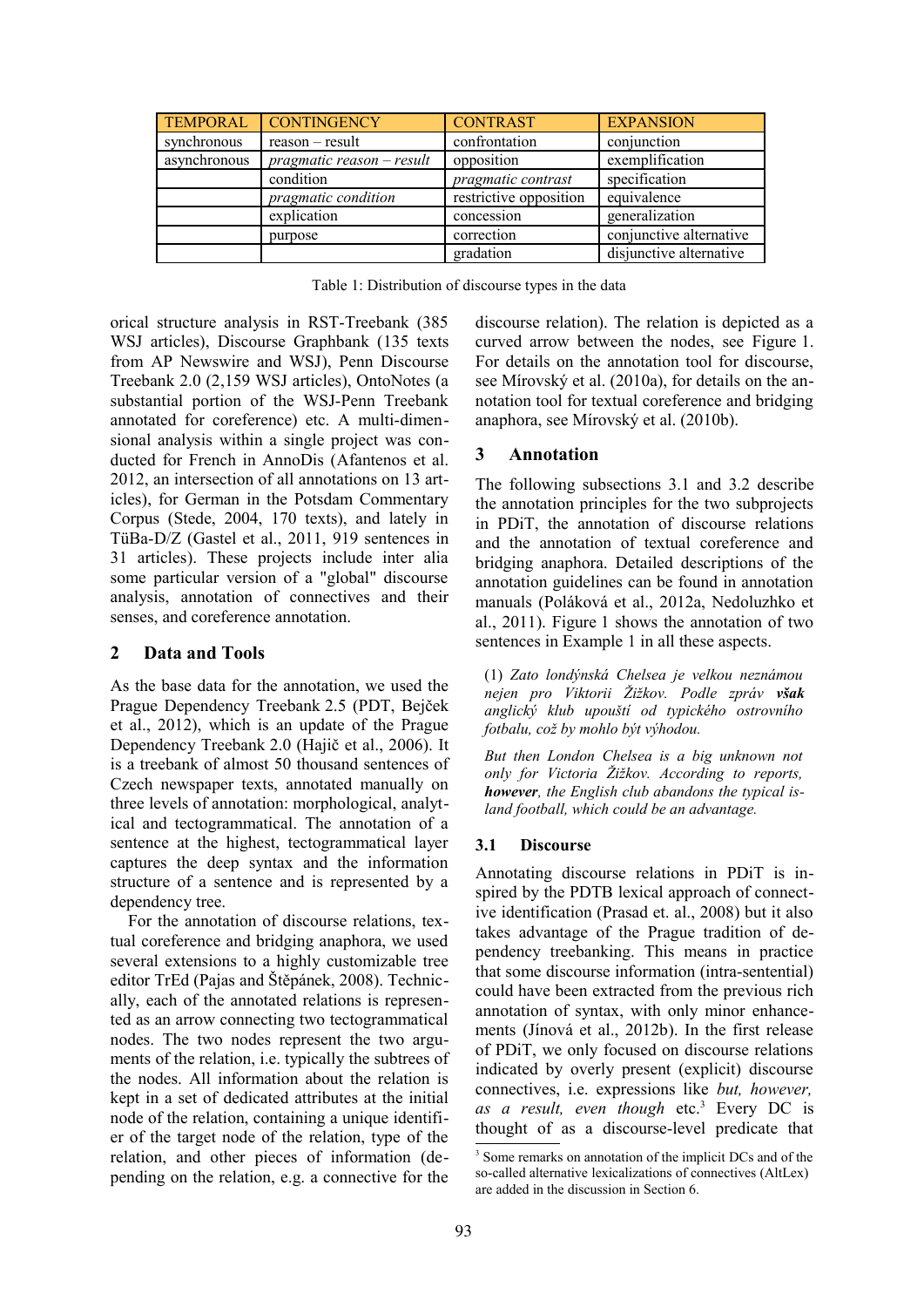takes two discourse units as its arguments. Only discourse relations connecting clausal arguments (with a predicate verb), i.e. not those between nominalizations or deictic expressions were annotated in version 1.0. Additionally, the Prague discourse annotation includes marking of list structures (as a separate type of discourse structure) and marking of some smaller text phenomena: article headings, figure captions, non-coherent texts like collections of news etc.

The annotation of discourse relations consisted of two phases, first being manual and the subsequent including automatic extraction of relevant syntactic features. For the manual part, the annotators had at their disposal both plain text and the tree structures, the annotation itself was carried out on syntactic (tectogrammatical) dependency trees, as we did not want to lose connection with and information from the analyses of previous levels. Intra-sentential discourse relations, i.e. those that had already been captured within the syntactic (tectogrammatical) analysis, were only to be newly annotated if their discourse semantics differed from the tectogrammatical interpretation (Jínová et al., 2012b), otherwise they were automatically extracted and mapped onto the discourse annotation.

#### **Automatic Extraction of Syntactic Features**

An automatic procedure was designed to extract discourse-relevant features from the syntactic level of description, i.e. the intra-sentential discourse relations. As mentioned earlier, the tectogrammatical tree structures offer some types of information that can be transferred to the discourse-level annotation. In general, this concerns subordinate syntactic relations between clauses with labels like causality, conditionality, temporality, concession etc.; and coordinate syntactic relations between clauses of one sentence with selected coordinative labels like conjunction, disjunction, opposition or contrast, confrontation etc. These relations were semi-automatically mapped onto the discourse annotation. (Jínová et al., 2012b).

## **Semantic labels**

The Prague discourse label set was inspired by the tectogrammatical functors (Mikulová et al., 2005) and also by Penn sense tag hierarchy (Miltsakaki et al., 2008). Table 1 shows the discourse-semantic label set used for PDiT 1.0. The four main semantic classes, Temporal, Contingency, Contrast (Comparison) and Expansion are identical to those in PDTB but the hierarchy it-

self is only two-level. The third level is captured by the direction of the discourse arrow. The annotators, unlike in the Penn approach, were not allowed to only assign the major class, they always had to decide for a single relation within one of the classes.<sup>4</sup> Within these four classes, the types of the relations partly differ from the Penn types and go closer to Prague tectogrammatical functors and/or are a matter of language-specific distinctions. Compared to the PDTB label set, we added the categories of *purpose* and *explication* in the Contingency group and *restrictive opposition* and *gradation* to the Contrast group. In the PDTB, four pragmatic meanings are distinguished and annotated: *pragmatic cause, condition, contrast* and *concession*. In the Prague scenario, three pragmatic senses were annotated, pragmatic concession and pragmatic contrast joined to one group, for the lack of reliable distinctive features<sup>5</sup>

### **Post-annotation checks and fixes**

After the manual annotation of discourse relations was finished, some checks turned up to be necessary, especially for relations whose nature revealed to be more complicated in real data than we had expected on the basis of linguistic handbooks. After having collected all examples of these relations (namely *specification*, *explication*, *generalization*, *exemplification* and *equivalence*) in our data and established more complex definitions of their nature, annotation of these relations was manually unified in the whole data. Also some DCs required unification via post-annotation. Additionally, the part of the data which was annotated first was fully re-annotated at the end since we expected it might have suffered from initial inexperience of the annotators.

Results of the automatic extraction were checked randomly on several hundreds of examples. All discrepancies found were integrated in an automatic script (treatment of multiple DCs, multiple coordinations etc.). Only two situations required manual checks and fixes: i) Due to a complicated situation in a tree, the automatic extraction failed in 23 cases of DC identification (opposed to 10,482 cases with correct identification). ii) Solely manual treatment was necessary for constructions with a discourse-relevant clause dependent on a complex predicate structure with

<sup>4</sup> In special cases, they had the option to assign an additional secondary relation.

<sup>&</sup>lt;sup>5</sup> It may be that different text types require slightly different sets of semantic labels. For instance, some discourse projects use a more fine-grained set of pragmatic senses (e.g. for spoken dialogs).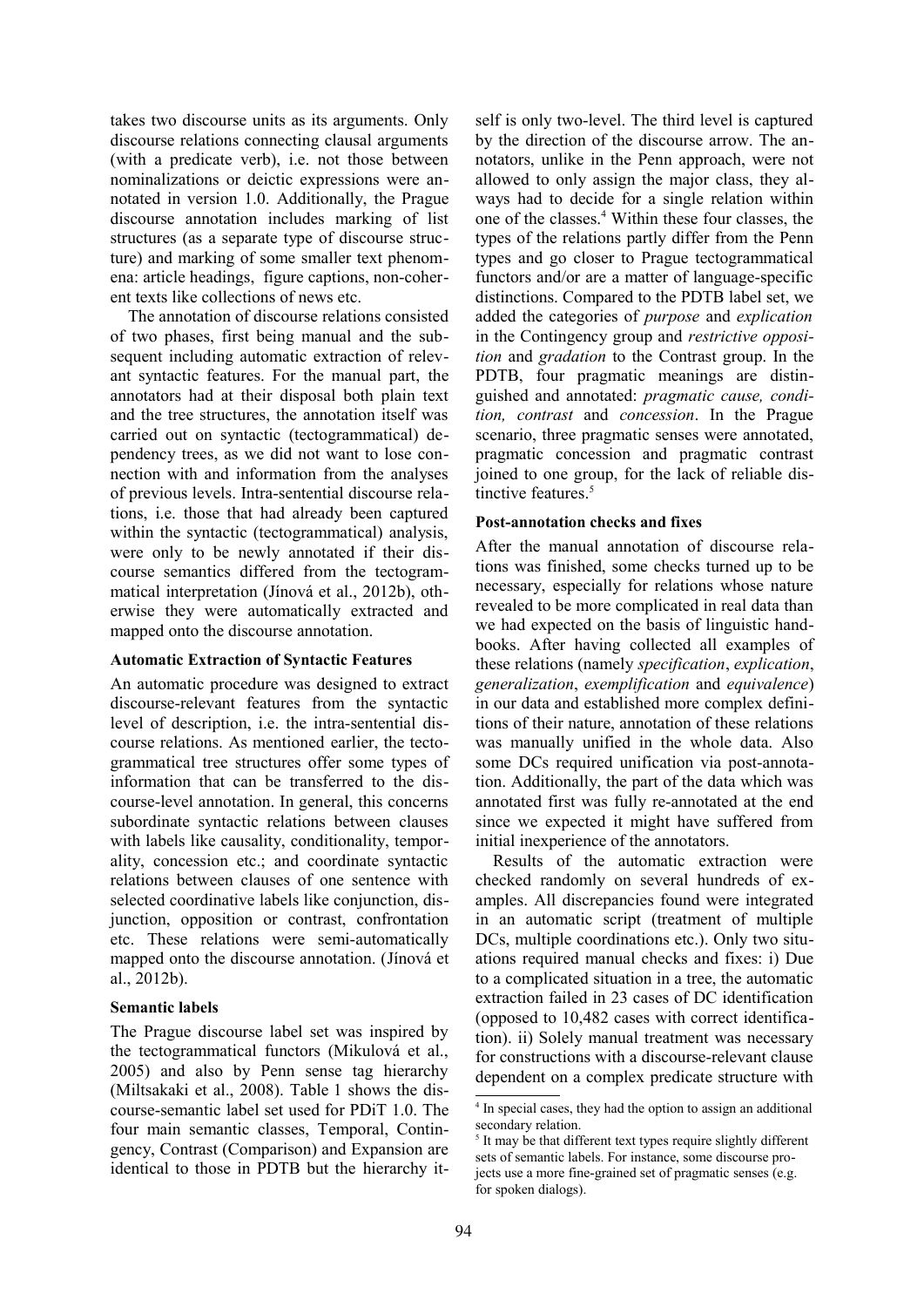an infinitive or a noun phrase. In such cases only semantics allowed to distinguish if the clause is related to the whole structure or only to the infinitive or noun phrase.<sup>6</sup>

# **3.2 Coreference and Bridging Relations**

In PDiT 1.0, two types of coreference (grammatical and textual) and six types of bridging relations are marked. The **grammatical coreference** typically occurs within a single sentence, the antecedent being able to be derived on the basis of grammatical rules of a given language (Czech). It includes relative pronouns, verbs of control, reflexive pronouns, reciprocity and verbal complements (Mikulová et al., 2005). **Textual coreference** marks coreferential relations between language expressions referring to the same discourse entity when the reference is not expressed by grammatical means alone, but also via context. Anaphoric (occasionally cataphoric) relations are expressed by various linguistic means (pronouns, synonyms, generalizing nouns etc.). Textual coreference has been annotated in two time periods. First, the so-called pronominal textual coreference was manually annotated. It was restricted to cases in which a demonstrative *this* or an anaphoric pronoun of the 3rd person, also in its zero form, are used (Kučová and Hajičová, 2004). Afterwards, the annotation of textual coreference was extended to cases where the anaphoric expression is represented by other means such as full noun phrases, adverbs (*there, then* etc.) and some types of numerals and pronouns left out during the first stage (Nedoluzhko et al., 2013).

The textual coreference is further classified into two types – coreference of noun phrases with specific (type SPEC) or generic (type GEN) reference. Compare examples (2) and (3):

(2) *Mary and John went together to Israel, but Mary* [type SPEC] *had to return because of the illness.*

(3) *Dogs bark. This is the way how they* [type GEN] *express their emotions.*

Discourse deixis (reference to a non-nominal antecedent) is annotated as a textual coreference link when referring to a clause or a sentence. If a noun phrase endophorically refers to a discourse segment that is larger than one sentence or it is understood by inferencing from a broader cotext, the antecedent is not specified.<sup>7</sup>

A specifically marked link for **exophora** denotes that the referent is "out" of the co-text, it is known only from the actual situation. In the same way as for segments, the new nominal and adverbial links were added.

For the **bridging relations**, the following types are distinguished: part-of relation (*room ceiling*), set – subset (*students – some students*) and FUNCT (*trainer – football team*) traditional relations, CONTRAST for coherence relevant discourse opposites (e.g. *this year – next year*), ANAF for explicitly anaphoric relations without coreference (*second world war – at that time*) and the further underspecified group REST, which is mainly used to capture such types of bridging relations as location – inhabitants or event – argument. A more detailed description of the types can be found in Nedoluzhko and Mírovský (2011).

# **Automatic Preannotation**

For the textual coreference, only a limited preannotation was carried out: We used a list of pairs of words that with a high probability form a coreferential pair in texts. Most of the pairs in the list consist of a noun and a derived adjective, which are different in Czech, e.g. Praha – pražský (in English: Prague – Prague, like in the sentence: *He arrived in Prague and found the Prague atmosphere quite casual*). The rest of the list is formed by pairs consisting of an abbreviation and its one-word expansion, e.g. ČR – Česko (similarly in English: USA – States). The whole list consists of more than 6 thousand pairs obtained automatically from the morphological synthesizer for Czech, manually checked and slightly extended.

# **4 Inter-Annotator Agreement**

Several annotators annotated the data but (for obvious reasons of limited resources) each part of the data has only been annotated by one of them. Only 4% of the data (44 documents, 2,084 sentences) have been annotated in parallel by two annotators of discourse relations, and 3% (39 documents, 1,606 sentences) have been annotated in parallel by two annotators of textual coreference and bridging anaphora. We used the parallel (double) annotations for measuring the inter-annotator agreement, and for analyzing the most common errors, i.e. difficult parts of the annotation.

<sup>6</sup> For more details, see Jínová et al. (2012b).

<sup>7</sup> This decision is considered to be provisional. The antecedents are supposed to be specified in further phases of the annotation.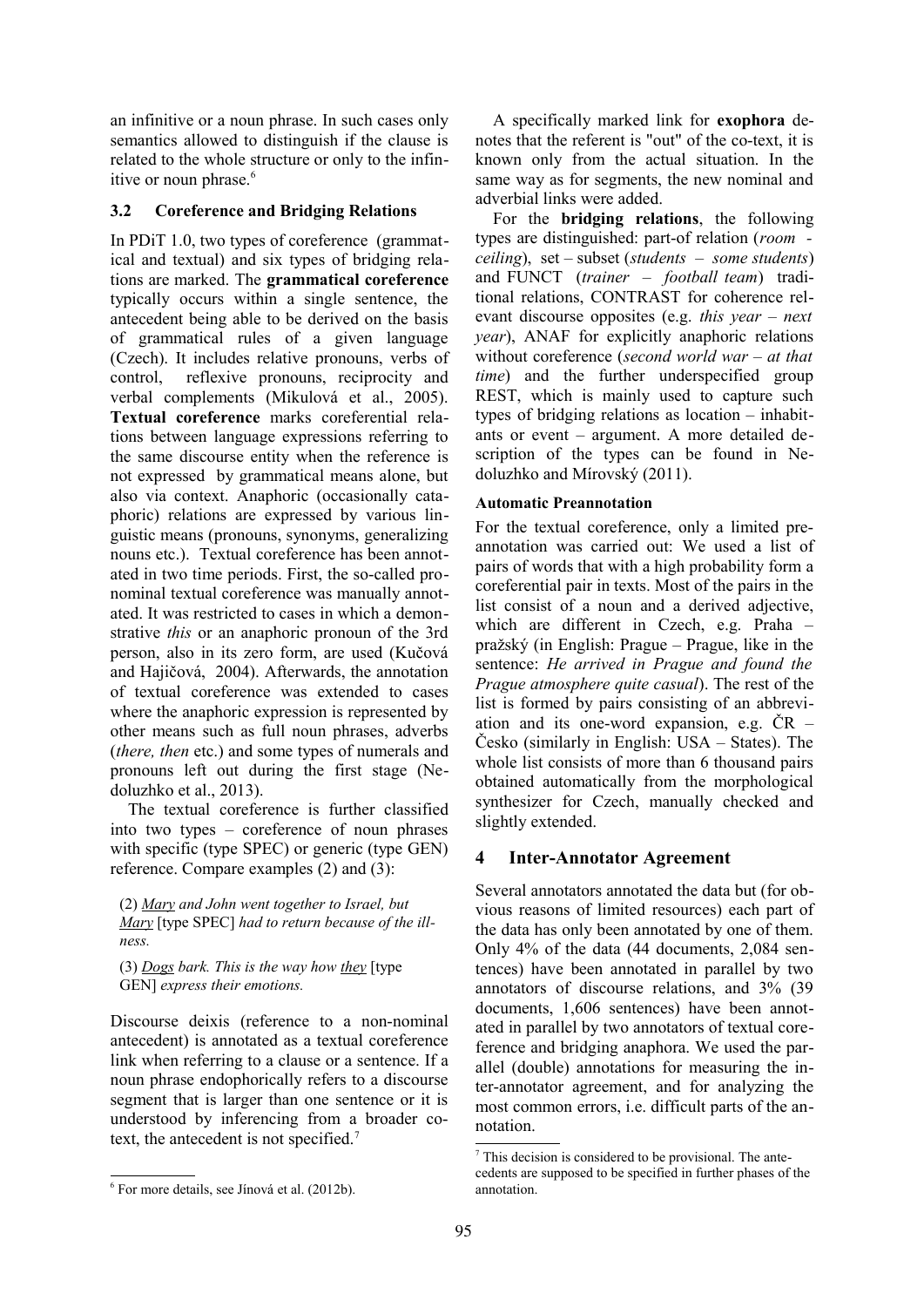To evaluate the inter-annotator agreement on texts annotated in parallel by two annotators, we used several measures. The connective-based F1 measure (Mírovský et al., 2010c) was used for measuring the agreement on the recognition of a discourse relation, the chain-based F1-measure was used for measuring the agreement on the recognition of a coreference or bridging relation. A simple ratio and Cohen's *κ* were used for measuring the agreement on the type of the relations in cases where the annotators recognized the same relation. 8

In the connective-based measure, we consider the annotators to be in agreement on recognizing a discourse relation if the two connectives they mark (each of the connectives marked by one of the annotators) have a non-empty intersection (technically, a connective is a set of tree nodes). For details, see Jínová et al. (2012a).

In the chain-based measure, we consider the annotators to be in agreement on recognizing a coreference or a bridging relation if two nodes connected by an arrow by one of the annotators have also been connected by the other annotator; coreference chains are taken into account, i.e. it is sufficient for the agreement if the arrow starts in or goes to a node that is coreferentially connected (possibly transitively) with the node used for the relation by the other annotator.

Table 2 shows the results of the inter-annotator agreement measurements.

| relation     | F1   | agreement<br>on types | Cohen's $\kappa$ |
|--------------|------|-----------------------|------------------|
| discourse    | 0.83 |                       | O 71             |
| text. coref. | 0.72 | 0 90                  | 0.73             |
| bridging     |      |                       | - RQ             |

Table 2: Inter-annotator agreement

Comparison of the inter-annotator agreement with other similar projects is difficult, as the projects usually use different annotation schemes and different scores. Nevertheless, some comparisons can be done:

The simple ratio agreement on types in discourse relations (0.77 on all parallel data, the third column of Table 2) is the closest measure to the way of measuring the inter-annotator agreement used on subsenses in the Penn Discourse Treebank 2.0, reported in Prasad et al. (2008). Their agreement was 0.8.

In the annotation of coreference relations in OntoNotes, the inter-annotator agreement on English was 80.9 for newspaper texts and 78.4 for magazine texts. On Chinese, the agreement was 73.6 for newspaper texts and 74.9 for magazine texts (reported in Pradhan et al. 2012). These numbers can be compared with our chainbased F1 measure (0.72 in the second column of Table 2), as it is similar to the MUC-6 score they used.

As to the bridging anaphora, we can compare our chain-based F1 score (0.46 in the second column of Table 2) to F1 score on recognition of bridging relations reported for the annotation of the COREA corpus (Dutch texts); their agreement on newspaper texts was 0.39 (reported in Hendrickx et al., 2011).

# **5 The Corpus in Numbers<sup>9</sup>**

Table 3 shows total numbers of annotated relations in the whole data of PDiT.

| relation                              | count  |
|---------------------------------------|--------|
| discourse relations                   | 20,542 |
| - discourse inter-sentential          | 6,195  |
| - discourse intra-sentential          | 14,347 |
| textual coreference                   | 87,299 |
| grammatical coreference <sup>10</sup> | 23,272 |
| bridging anaphora                     | 33,154 |

Table 3: Total numbers of annotated relations in PDiT

| bridging type     | count  |
|-------------------|--------|
| ANAF              | 847    |
| <b>CONTRAST</b>   | 2,305  |
| FUNCT P           | 516    |
| PART WHOLE        | 2,017  |
| P FUNCT           | 1,743  |
| <b>REST</b>       | 2,226  |
| <b>SET SUB</b>    | 13,106 |
| <b>SUB SET</b>    | 5,885  |
| <b>WHOLE PART</b> | 4,509  |
| total             | 33,154 |

Table 4: Distribution of bridging types in PDiT

In addition to the numbers in Table 3, there have been annotated 445 members of lists, 4,188 headings, 1,505 coreference relations to segment and 689 references out of the text (exophora).

<sup>8</sup> In all our measurements, only inter-sentential discourse relations have been counted, as the intra-sentential relations were mostly annotated automatically.

<sup>&</sup>lt;sup>9</sup> Please note that 1/10 if the PDT/PDiT data has been designated to evaluation tests. Numbers presented in this section include also this part of the data. Therefore, these numbers should not be used in any experiments tested on the evaluation test data of PDT/PDiT!

<sup>&</sup>lt;sup>10</sup> mostly annotated already in PDT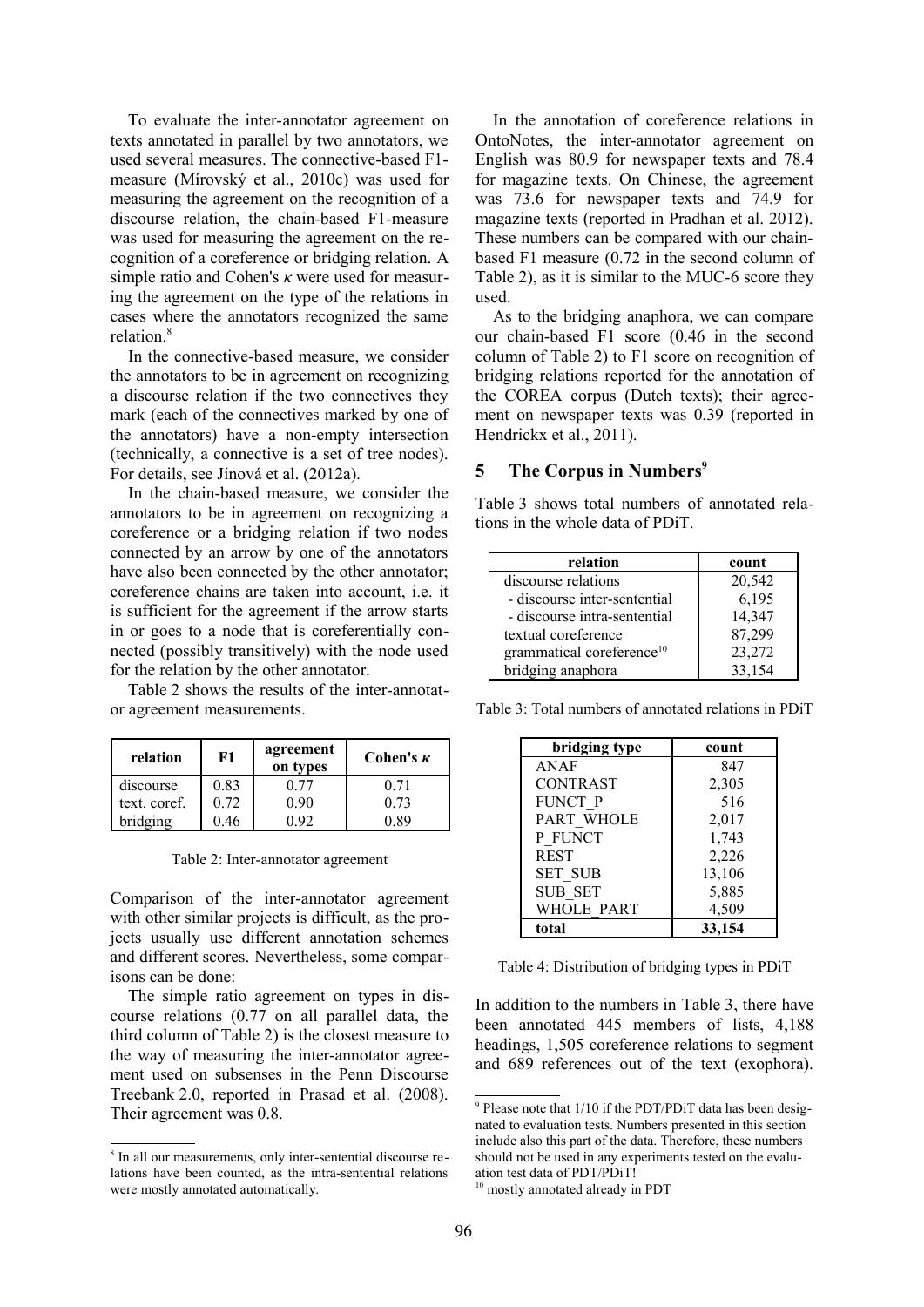Table 4 shows a distribution of bridging types annotated in PDiT. Table 5 shows the total number of individual discourse types annotated in PDiT.

| discourse type | full name         | count  |
|----------------|-------------------|--------|
| conc           | concession        | 878    |
| cond           | condition         | 1,369  |
| confr          | confrontation     | 654    |
| conj           | conjunction       | 7,551  |
| conjalt        | conj. alternative | 90     |
| corr           | correction        | 440    |
| disjalt        | disj. alternative | 270    |
| equiv          | equivalence       | 104    |
| exempl         | exemplification   | 142    |
| explicat       | explication       | 225    |
| f cond         | pragm. condition  | 16     |
| f opp          | pragm. contrast   | 50     |
| f reason       | pragm. reason     | 40     |
| gener          | generalization    | 106    |
| grad           | gradation         | 430    |
| opp            | opposition        | 3,209  |
| preced         | asynchronous      | 808    |
| purp           | purpose           | 414    |
| reason         | reason-result     | 2,626  |
| restr          | restr. opposition | 269    |
| spec           | specification     | 627    |
| synchr         | synchronous       | 222    |
| other          | other             | 2      |
| total          |                   | 20,542 |

Table 5: Distribution of discourse types in PDiT

## **6 Discussion**

In the first release of PDiT, the annotation of discourse relations is limited to relations expressed by explicit DCs (coordinating conjunctions, particles, adverbs etc.), other tags between adjacent sentences were not inserted, unlike in some similar projects. Alternative lexicalizations (AltLex) are not annotated in PDiT, their thorough analysis is a recent work in progress. Entity-based relations (EntRel) are, in our view, a matter of coreference and bridging annotation.

#### **Implicit connectives**

Annotation of implicit connectives has been in all known attempts a problematic task, as the IAA numbers are rather low. For implicit connectives (not present on the surface, a DC must be "inferred" from the context), we conducted an experimental annotation of 100 sentences, trying to remove factors known as repeatedly disturbing.<sup>11</sup> The annotators agreed in 49% on type of

the relation. If only the distinction between *any* discourse relation on one side and coref + bridging relation on the other side was taken into consideration, the agreement was slightly higher – 58%. The most problematic issue revealed to be distinguishing between elaborative relations and relations based only on coreference. The restriction of the annotation only to slots between adjacent sentences was found useful for simplifying the annotation but it did not always match the annotators' intuition where the argument borders should be (e.g. if only the sentence-last dependent clause relates to the following sentence). Although the annotators were able to agree in most cases after discussion, the results convinced us to reconsider the annotation setting for implicit DCs before any future annotation.

Another phenomenon not present in PDiT in comparison with PDTB is attribution. We believe that this information can be at least partially obtained from syntactic features of the syntactic layers of PDT (e.g. attributes for direct speech, parentheses, verbal valency etc.).

### **7 Conclusion**

We described the Prague Discourse Treebank 1.0, PDiT 1.0, a large collection of Czech texts that offers a rare combination of manual annotations of discourse relations, textual coreference and bridging anaphora. PDiT 1.0 is an extension of PDT 2.5 and all the annotation presented in this paper was carried out on the dependency trees of the tectogrammatical (deep syntax) layer. It was released in November 2012 under the Creative Commons Attribution-NonCommercial-ShareAlike 3.0 Unported License and it is available at the LINDAT-Clarin repository<sup>12</sup> (Poláková et al., 2012b).

Recently, we focus on extensions of the annotation for the upcoming release of PDT 3.0. A genre classification of the corpus texts for the purposes of data clustering in automatic experiments has been finished. Annotation of alternative lexicalizations (AltLex) and anaphoric expressions of 1st and 2nd person are in progress.

#### **Acknowledgment**

We gratefully acknowledge support from the Grant Agency of the Czech Republic (projects n.

<sup>&</sup>lt;sup>11</sup> The annotation was carried out by two most experienced annotators, the chosen text types were from an accessible domain (cultural event description), the texts were short, up

to 35 sentences each. Another option would be to underspecify the sense hierarchy but we did not do that. Instead, we allowed for labels coref, bridging (=EntRel) and NoRel.

<sup>12</sup> http://hdl.handle.net/11858/00-097C-0000-0008-E130-A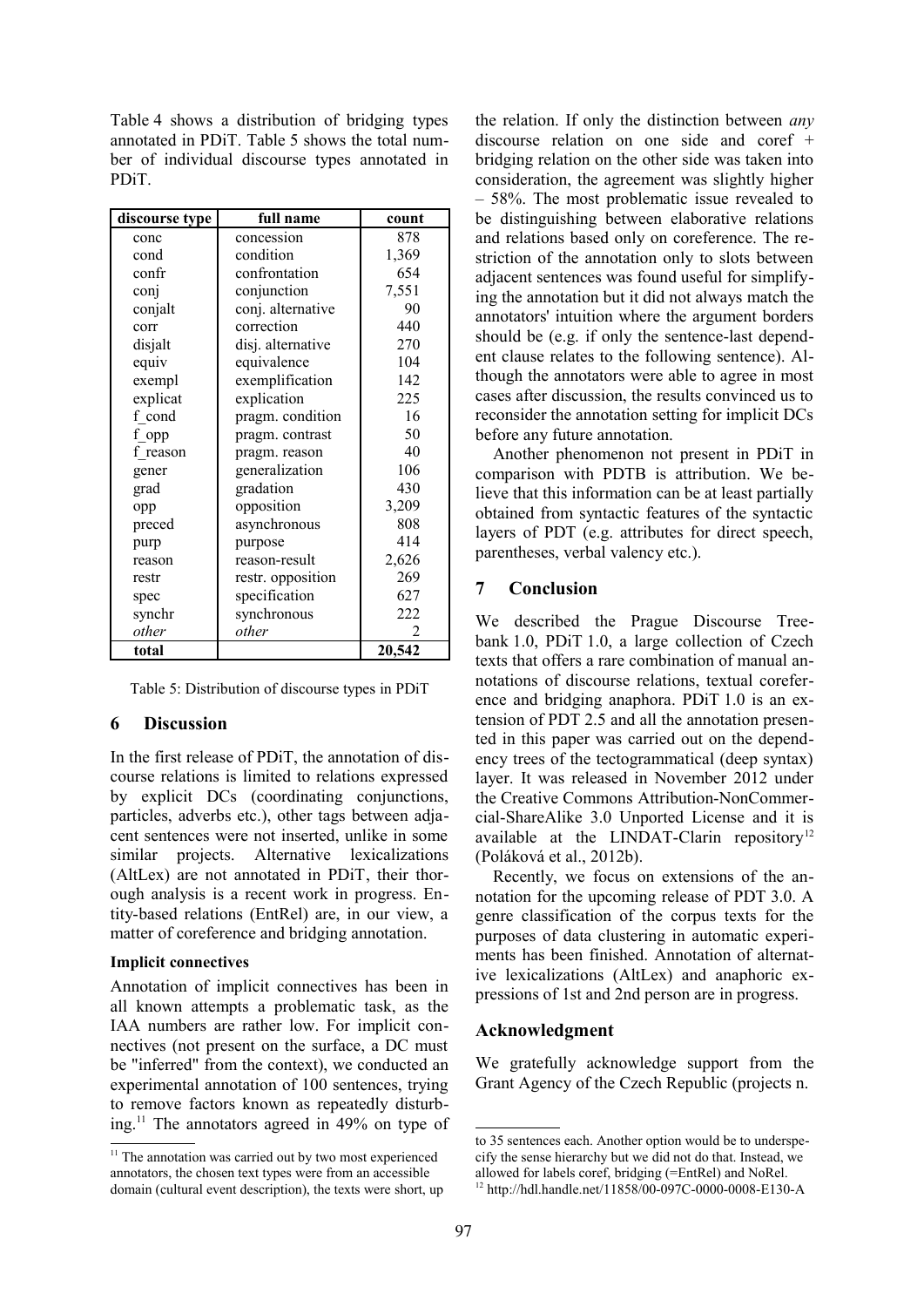P406/12/0658 and P406/2010/0875), the LIND-AT-Clarin project (LM2010013) and SVV of the Charles University (267 314).

#### **References**

- S. D. Afantenos, N. Asher, F. Benamara et al. 2012. An empirical resource for discovering cognitive principles of discourse organization: the ANNODIS corpus. In: *Proceedings of LREC 2012*, Istanbul, Turkey.
- A. Al-Saif, K. Markert. 2010. The Leeds Arabic Discourse Treebank: Annotating discourse connectives for Arabic. In: *Proceedings of the 7th International Conference on Language Resources and Evaluation (LREC 2010)*, Valletta, Malta, pp. 2046– 2053.
- E. Bejček, J. Panevová, J. Popelka et al. 2012. Prague Dependency Treebank  $2.5 - a$  revisited version of PDT 2.0. In: *Proceedings of the 24th International Conference on Computational Linguistics (Coling 2012)*, Mumbai, India, pp. 231–246.
- L. Carlson, D. Marcu, M. E. Okurowski. 2001. Building a discourse-tagged corpus in the framework of rhetorical structure theory. In *Proceedings of the 2nd SIGDIAL Workshop on Discourse and Dialogue,* Eurospeech 2001.
- H. H. Clark. 1975. Bridging. In: *The Conference on Theoretical Issues in NLP*, pp. 169–174.
- L. Danlos, D. Antolinos-Basso, C. Braud et al. 2012. Vers le FDTB: French Discourse Tree Bank In: *Actes de la conférence conjointe JEP-TALN-RE-CITAL*, Grenoble, France, volume 2 : TALN, 2, pp. 471–478.
- G. Doddington, A. Mitchell, M. Przybocki et al. 2004. The Automatic Content Extraction (ACE) program – tasks, data, and evaluation. In: *Proceedings of LREC 2004*, Lisbon.
- A. Gastel, S. Schulze, Y. Versley et al. 2011. Annotation of Explicit and Implicit Discourse Relations in the TüBa-D/Z Treebank. In: *Multilingual Resources and Multilingual Applications, Proceedings of the German Society of Computational Linguistics and Language Technology (GSCL) 2011*. Hamburg, pp. 99–104.
- J. Hajič, J. Panevová, E. Hajičová et al. 2006. *Prague Dependency Treebank 2.0.* Software prototype, Linguistic Data Consortium, Philadelphia, PA, USA, ISBN 1-58563-370-4, http://www.ldc.upenn.edu, Jul 2006.
- I. Hendrickx, O. De Clercq, V. Hoste. 2011. Analysis and Reference Resolution of Bridge Anaphora across Different Text Genres. In: *Anaphora Processing and Applications.* Lecture Notes in Computer Science Volume 7099, pp. 1–11.
- E. Hinrichs, S. Kübler; K. Naumann et al. 2004. Recent developments in linguistic annotations of the

TüBa-D/Z treebank. In *Proceedings of the Third Workshop on Treebanks and Linguistic Theories*. Tübingen.

- L. Hirschman, N. Chinchor. 1997. *MUC-7 Coreference Task Definition – Version 3.0*.
- Y. Hou, K. Markert, M. Strube. 2013. Integrating semantics and saliences for brodging resolution using Markov logic. In *NAACL 2013* to appear.
- P. Jínová, J. Mírovský, L. Poláková. 2012a. Analyzing the Most Common Errors in the Discourse Annotation of the Prague Dependency Treebank. In: *Proceedings of the 11th International Workshop on Treebanks and Linguistic Theories (TLT 11),* Lisbon, Portugal, November 2012.
- P. Jínová, J. Mírovský, L. Poláková. 2012b. Semi-Automatic Annotation of Intra-sentential Discourse Relations in PDT. In: *Proceedings of the 24th International Conference on Computational Linguistics (COLING 2012), ADACA Discourse Workshop,* Mumbai, India, December 2012.
- I. Korzen, M. Buch-Kromann. 2011. Anaphoric relations in the Copenhagen dependency treebanks. In: *Beyond Semantics: Corpus-based Investigations of Pragmatic and Discourse Phenomena.* DGfS Workshop, pp. 83–98.
- O. Krasavina, Ch. Chiarcos. 2007. PoCoS –Potsdam Coreference Scheme. In *Proceedings of the Linguistic Annotation Workshop*, Prague.
- L. Kučová, E. Hajičová. 2004. Coreferential Relations in the Prague Dependency Treebank. In *Proceedings of the 5th Discourse Anaphora and Anaphor Resolution Colloquium*, S. Miguel.
- W.C. Mann, S. A. Thompson. 1988. Rhetorical structure theory. Toward a functional theory of text organization. In: *Text, 8(3)*:243–281.
- M. Mikulová et al. 2005. *Annotation on the tectogrammatical layer in the Prague Dependency Treebank. The Annotation Guidelines.* Prague: UFAL MFF. Available at: http://ufal.mff.cuni.cz/pdt2.0/doc/manuals/en/t-layer/html/index.html.
- E. Miltsakaki, L. Robaldo, A. Lee et al. 2008. Sense Annotation in the Penn Discourse Treebank. In: *Proceedings of the 9th International Conference on Intelligent Text Processing and Computational Linguistics*.
- J. Mírovský, L. Mladová, Z. Žabokrtský. 2010a. Annotation Tool for Discourse in PDT. In: *Proceedings of the 23rd International Conference on Computational Linguistics (Coling 2010)*, Tsinghua University Press, Beijing, China, ISBN 978-7-302- 23456-2, pp. 9–12.
- J. Mírovský, P. Pajas, A. Nedoluzhko. 2010b. Annotation Tool for Extended Textual Coreference and Bridging Anaphora. In: *Proceedings of the 7th International Conference on Language Resources*